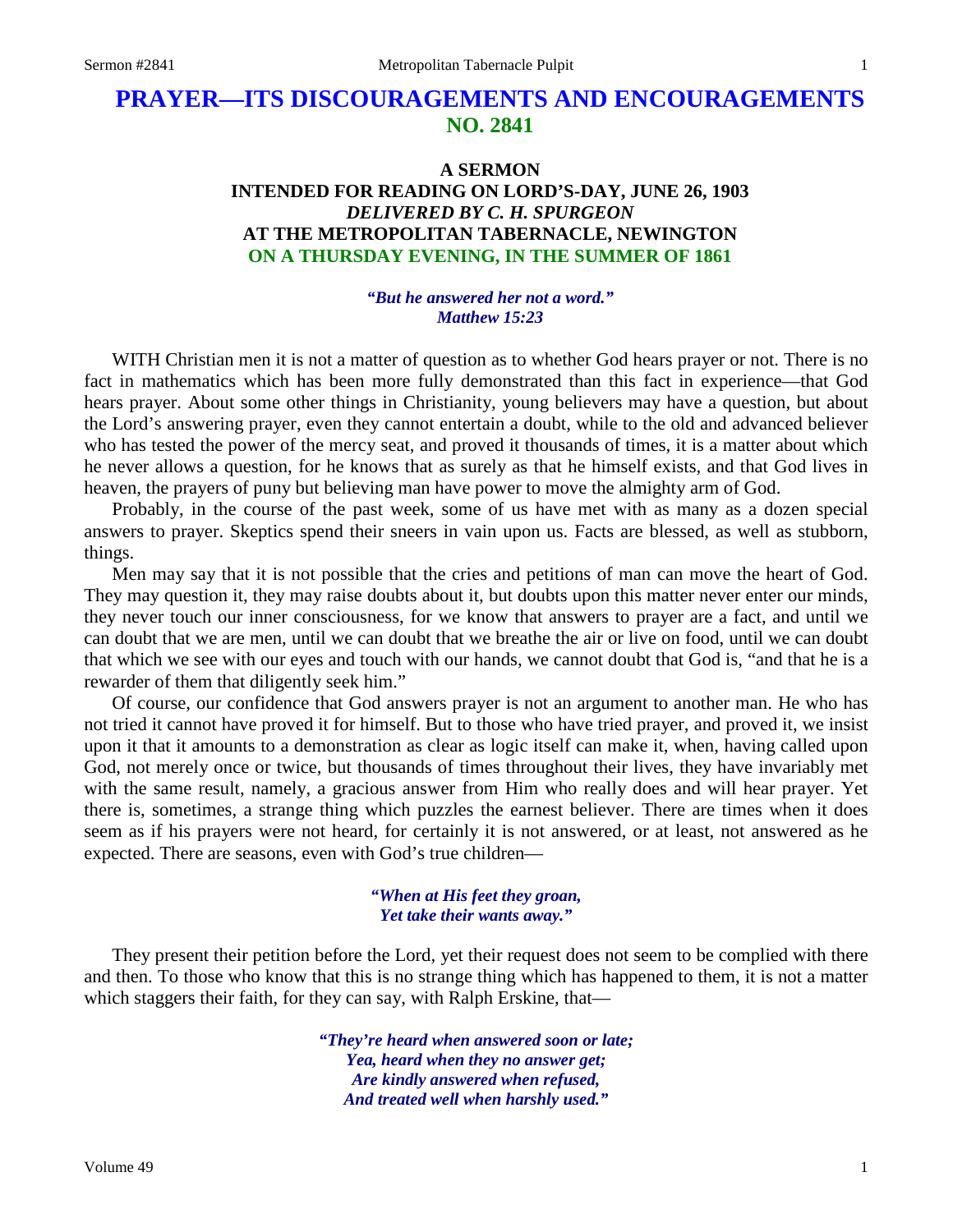They understand that God's delays are not denials, and that His denials to particular requests are only intended to let us know that He will give us something richer and better than we have asked. If He does not pay your prayers in silver, He will pay them in gold, and if your prayers be long in coming back, they shall be like a richly-laden ship which is all the longer on its way because of its costly freight, and which shall amply repay for the time spent on the voyage by the richness of the cargo it brings from the far country.

Yet I must again remind you that to some, and especially to young seekers, it is a staggering experience when, having long cried to Jesus, He answers them not a word, when, having prayed to Him, they have seen no smile upon His benignant face, and have heard no word of comfort from those lips of His which drop like honeycombs to others, but seem to be as dry wells to them.

I am going to discuss this matter now as God the Holy Ghost may enable me, and I pray that He may make it comforting to many a distracted spirit. May some be graciously brought up out of the deep darkness of their prison house, and be caused to rejoice in the liberty wherewith Christ makes His people free!

I shall speak of the text, first, in reference to *those who have been praying for themselves,* and secondly, in regard to *those who have been praying for others*.

**I.** First then, I am going to describe the case of SOME WHO HAVE BEEN PRAYING FOR THEMSELVES, but to whom, as yet, Christ has answered not a word.

I can describe the case of these people experientially, for I have felt the same. As some of you know, I passed through five years of agony during which my young spirit was crushed almost to despair. During those five years, if ever a child prayed to God, I did, and if ever a lad groaned out of a longing spirit to JEHOVAH in heaven, I did.

You may remember that part of John Bunyan's "Grace Abounding" where he speaks of the exercises of his soul, and especially of his terror because his prayers seemed to reverberate from a brazen heaven, and not to pierce the skies. Such too, was my experience. I am sure that I was sincere in my prayers, and in my groanings that could not be uttered, but yet, answers to my supplications there were none. I can speak, therefore, I trust, with all the more power because I can speak sympathetically of something which I have known and felt.

Poor soul, you have been praying for these last few months, and your complaint is that you have not had one gracious answer to your petitions, or one precious promise applied with power to your soul. Let me remind you that the poor woman, of whom our text speaks, was in a similar condition. Indeed, not only did she not receive a promise, but she received a rebuff from Christ. Instead of a gracious invitation to come unto Him, she had almost a command to go from Him. When He did speak to her, He said, "I am not sent but unto the lost sheep of the house of Israel."

Yours, then, is not a singular case. You must not sit down in despair because no promise has come home to your soul. Still continue to cry unto the Lord, still be constantly in prayer to Him. He will, He must, hear you by and by, and you shall have your heart's desire.

"Yes," you say, "but not only have I not had a promise, but I have not had any comforting sign whatever. The more I pray, the worse I feel, and the more I groan, the more it seems that I may groan. If my prayers are arrows, they are arrows that fall downwards, and return into my own heart instead of flying up to God's ear. I must pray, I cannot help it, my soul would burst if it did not express itself in words, yet my prayer does me little or no good. I rise from my knees more distressed than ever, and I come out of my closet, not as a man released from prison, but as he that passes from one dungeon to another. The Lord has refused to listen to my supplication, He has forgotten to be gracious, in anger He has shut up the bowels of His compassion."

Perhaps you even go further than this and say, "I feel as if my prayer never would be answered. Something within me tells me that I may pray, but that after all, I shall perish, that there may be mercy for all others in the world, but not for me. I may lift the knocker of mercy's gate, but the sound shall be only like that of a hammer upon my coffin, there shall be no music of hope as I rap at the golden gate. I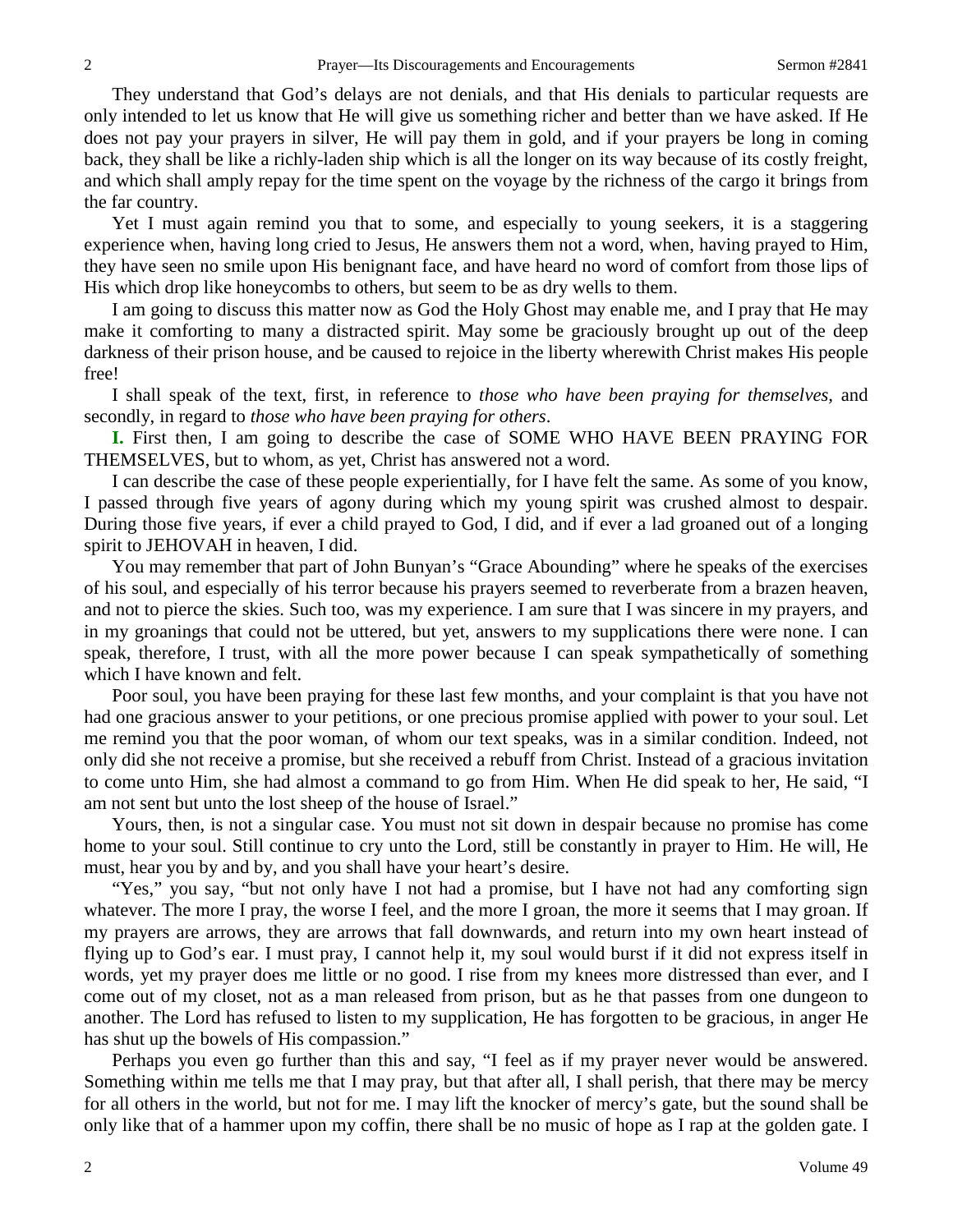know that God hears prayer, but not the prayer of the wicked, that is an abomination unto the Lord. Such, I fear, is my prayer, and therefore, He will not hear me."

Ah, poor soul! let me remind you that there is nothing that is so deluding as feelings. Christians cannot live by feelings, nor can you. Let me further tell you that these feelings are the work of Satan, they are not right feelings. What right have you to set up your feelings against the Word of Christ? He has expressly said, "For every one that asketh receiveth; and he that seeketh findeth; and to him that knocketh it shall be opened."

It is not a question whether a man who truly prays shall be saved. He is saved, though he may not know it, he has the germs of salvation in his prayer. "Behold, he prayeth," means, "Behold, he liveth, behold, he is accepted, behold, heaven openeth its gates for him." He prays, JEHOVAH hears, mercy answers, the man is blessed. I pray you then, let not your feelings fly in the teeth of God's promises, but hope on, for though your case be very sad, it is not a strange one, and there is hope for you.

Having thus described your case, let me now warn you of a danger. There is a danger to which all those are exposed who have prayed for any length of time without consciously receiving an answer from God, and that is either to get despairing thoughts of themselves or else hard thoughts of Christ.

That poor Canaanite was a brave woman. She came of an accursed race, but certainly there was a special blessing resting upon her. If you or I had been there when Christ spoke to her so harshly, I wonder whether we would have taken His remarks so well as she did.

Do you remember times when Christ has been silent to you? If so, you can imagine what her feelings must have been when "He answered her not a word." Some of you who have quick tempers, would have said, if that had been your experience, "Is this the Messiah of whom we have heard so much, and who is said to be so ready to relieve the distressed? Here have we been crying to Him in tones that seemed piercing enough to make a heart of adamant melt for us, yet He has not deigned to answer us. He seems to be stone deaf, or if He hears us, He does not condescend to give us any reply. Is this the kind and tender spirit of which we have heard so much?"

And when at last He spoke and said, "It is not meet to take the children's bread, and to cast it to dogs,"—some would have said, "If He would not grant us our request, He need not have used insulting epithets to us. Dogs, indeed! What means He by that term? He means that we do not belong to the favored race of Israel, and a fine thing it would be for us if we did. Are they not oppressed under the Roman yoke, and cast off like withered branches?"

The Canaanite woman might have said, "Why does He call me a dog? Am I not a woman, and an honest woman too, and one who does not deserve such a title as that? I wish I had never asked for mercy at His hands. To get such an insult as to have the name of 'dog' thrown at me is too bad, and I will not endure it!" That may be a strong way of putting the matter, but you and I have probably put it in just that way.

Have we not thought, because Christ has not answered our prayers, that there was a mistake about His graciousness—that He was not the Christ that some said He was—that He did not mean His invitation when He said, "Come unto me, all ye that labour and are heavy laden, and I will give you rest," that He desired to tantalize poor souls, making them pray and cry to Him while He meant to be deaf to their requests?

Have you not had hard thoughts of Christ like those? If you have, I pray you to put them all away from you, and not to fall into this snare of Satan. Jesus is the good Christ still. Though He may seem to be stony-hearted, He is not so in reality, He is always tender, He has bowels of compassion. Slander Him not then, but be of good courage, and still cry unto Him.

Possibly, Satan says to you, "Your prayer is not of the right sort, and therefore, you never will be heard." Yes, but that Canaanitish woman's prayer to Christ was of the right sort, yet "He answered her not a word." Notice what her prayer was, "Have mercy on me, O Lord, thou Son of David." She gave Him the right name. She might have said, "Thou Son of Abraham." That would have signified that He was the one in whom all the nations of the earth were to be blessed. That was the covenant which the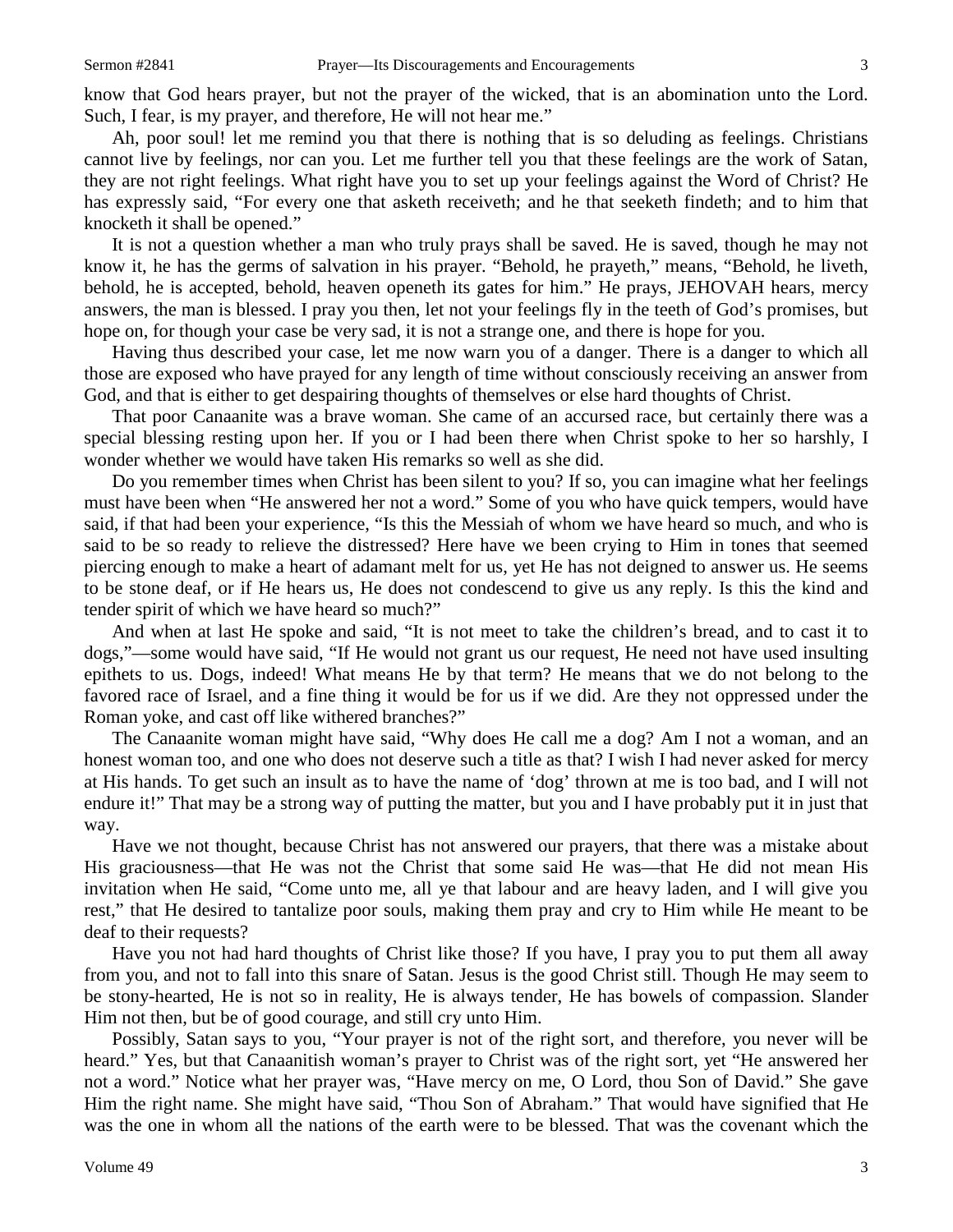Lord made with Abraham, but this woman said, "Thou Son of David." The covenant made with David related not only to blessing and increase, but also to a kingdom, so this woman seemed to say to Christ, "Man of sorrows though Thou art, Thou art of royal blood, Thy visage is more marred than that of any man, and Thou wearest not a diadem, yet art Thou King." She did, as it were, pay Him the homage which Pilate unwittingly paid Him when he placed over His head the inscription, "This is Jesus the King of the Jews." "Thou Son of David"—she knew how to address Him.

Then notice how she pleaded with Him, she appealed not to His justice, but to His mercy, to the love of His tender and compassionate heart, "Have mercy on me." This was the plea of the publican, the prayer by which he was justified, "God be merciful to me a sinner." There was nothing wrong in this woman's prayer to Christ, yet "He answered her not a word." So then, poor heart, your prayers also may be right and proper, and yet not be answered. If they are not answered, faint not, but continue to pray. The Lord will yet reply to your petition, He will open the windows of heaven, and shower down His mercy upon you, and you shall receive it with a gladsome heart.

Now, having reminded you of your danger, let me call to your recollection the grounds of your comfort. What had this woman to comfort her? Well, first, she had Jesus Christ's face. He said to her, "It is not meet to take the children's bread, and to cast it to dogs."

Now, my idea of the Savior is that He could not utter that harsh sentence without, somehow or other, letting the woman see, by the very expression of His countenance, that He was keeping something back, and that there was love yet in store for her. You know that your children can soon detect the meaning of what you say to them, for they can read your face as well as your words.

So can poor beggars, and so could this poor woman who was begging of Christ so hard for her child. "Ay," she seemed to say, "Your lips may utter hard words, but Your loving eyes flash not the fire that should go with such severe sentences. I see a tear lifting up Your eyelids even now. I believe the language of Your face, that marred face—marred with sympathy for others' sorrows, marred with the cares and burdens of others which have weighed You down—will not let me believe that Your heart is harsh."

So, sinner, for your comfort, let me beseech you to look into the face of Jesus Christ. Do you believe that He—the Son of Mary, the Man of sorrows, grief's acquaintance—can reject you? O Christ, when I picture You before my eyes, especially when I see Your face bedewed with bloody sweat in Gethsemane, and listen to Your agonized groanings in the garden, I cannot, and I will not, believe that You can ever reject a supplicant who cries to You, "Be merciful to me!"

Or if that shall not be enough to cheer you, remember that this poor woman had something more to comfort her, for she had heard the story of Christ's good deeds. She had been told, even in Tyre, what He had done in Capernaum, and she had heard, though far away, what He had done in Chorazin, so she believed that He, who had done such good deeds to others, could not be hard to her.

So, sinner, let me tell you of the good deeds that Christ has done to others. I could bring you hundreds, or even thousands, who could truly say with the psalmist, "This poor man cried, and the LORD heard him." Speak with your eyes, my brethren, and bear witness to the fact which I now testify—has not God heard your prayers, though you were sinners even as others, as vile by nature, and as hopeless by depravity? Did He not bring us up out of the horrible pit, out of the miry clay, and set our feet upon a rock, and establish our goings? Sinner, He who did this for us will and must do the like for you if you plead for mercy through the precious blood of His dear Son.

But you have one comfort which this poor woman never had, she could not be told that Christ had died for her. Sinner, you who are seeking Christ, say not that He is harsh, and that He will not hear you. Come you with me, and by faith look upon Him on the cross. Can you behold His thorn crown, with its lancets piercing His blessed brow, and the tears streaming down His cheeks already crimsoned with His bloody sweat? Can you see His hands and feet as, pierced by the nails, they become founts of blood? There He hangs, naked, despised and rejected of men.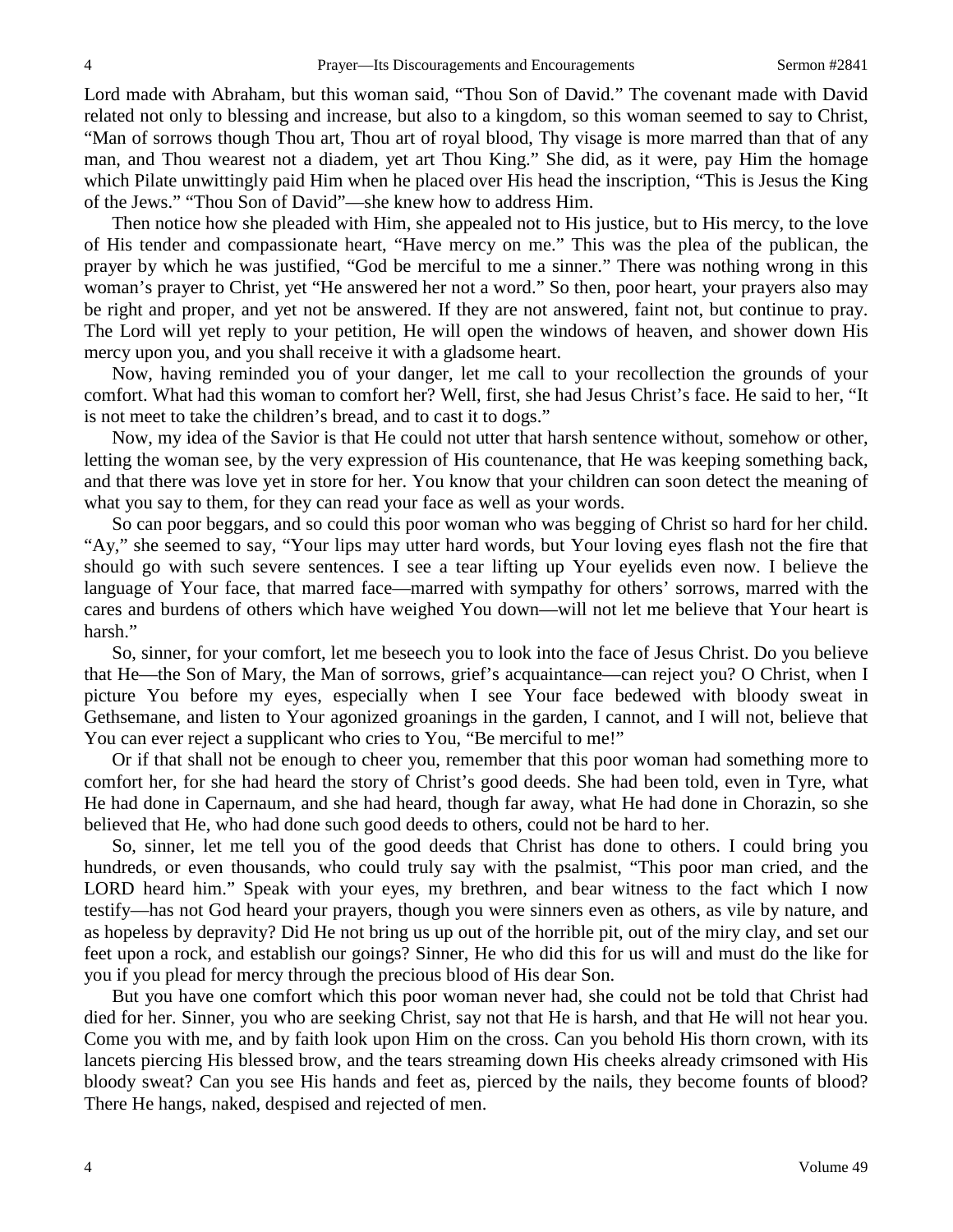Yet He endured all this agony that He might save sinners, then how can you think so wickedly of Him as to suppose that He, who once died, the Just for the unjust, now that He lives again, has an adamantine heart and no bowels of compassion? No, by His wounds, I beseech you to trust Him, by His bloody sweat, I implore you to continue your supplication unto Him, by His rent side, I urge you to wrestle with Him yet again, for He will hear you, His mercy shall come unto you, and you shall rejoice in it.

Lend me your ears while I give you a word of counsel as to what you ought to do. It is the Spirit of God who has taught you to pray. He has made you feel your need of a Savior, it is He who has compelled you to fall upon your knees, and to cry for mercy. Now remember that it is your duty, as well as your privilege, to obey the voice of the Holy Spirit. What does that voice say to you? "Believe on the Lord Jesus Christ, and thou shalt be saved."

That is to say, even though your prayers be not answered in the teeth of every hard thought and every harsh word, trust Christ with your soul. If you do that, you are saved there and then. The way of salvation is not, "Pray, and be saved," but "Believe, and be saved." Christ said, "He that believeth and is baptized shall be saved; but he that believeth not shall be damned."

Remember that your main business is not with answers to prayer, but with your answer to God's call to you, and His call to you, poor conscience-stricken, awakened sinner, is, "Come unto me, and I will give you rest." Come, then, to Christ just as you are, and so you shall find that answer to your prayers which has been so long delayed. Still keep on wrestling with God until your prayers are answered.

Jericho's walls did not fall down the first day the hosts of Israel went round them, but they compassed the city seven days, and on the seventh day, the walls fell flat to the ground. Elijah, on the top of Carmel, did not bring the rain the first time he prayed, but he said to his servant, "Go again seven times," and there have been many other instances in which God has delayed the blessing, but has given it at the last.

I have thus preached, as God has enabled me, to poor seeking souls. O Spirit of God, apply the Word, and bring sinners to Christ, that they may find mercy in His wounds!

**II.** Now, for a few minutes, let us turn to the case of THOSE BELIEVERS, WHO HAVE LONG BEEN PRAYING FOR OTHERS WITHOUT APPARENT RESULT.

There is a father here, who has been pleading with God for his daughter, and though years of supplication have passed away, she is still unconverted, and as hardened as ever. There is a mother here, who has laid her children upon her bosom, in prayer, as once she did for nourishment when they were but babes, and yet, though she cries day and night for them, they are not saved.

My dear brothers and sisters, I beseech you never to give up praying for your children, or your other relatives, because although God may not answer you for a while, you shall certainly have the desire of your heart. Let me just give you one or two instances in which the power of prayer has been distinctly proved.

There was a young man who, because of his love for sin, and his wish to be easy in it, became an infidel. As I have often said, infidelity is far more a matter of the heart than of the head. I am persuaded that men think there is no God because they wish there were none. They find it hard to believe in God, and to go on in sin, so they try to get an easy conscience by denying His existence.

This young man was not only an infidel, but he was a very earnest one, and he used to distribute certain newspapers brought out by the infidel press. His employer was just as earnest a Christian as the young man was an infidel, and he used to constantly burn those papers whenever he could get hold of them, but the young man just as perseveringly procured others, and tried to lend them out among the apprentices and journeymen, that he might advance his own views. He was always a bold blasphemer, and a desperate sinner. He cared little what others thought of him, and he was, at least, honest in his iniquities.

One day, in a joke, he said to one of his companions, "I'll tell you what I will do. I'll show you that there is nothing in any of the Methodist cant and hypocrisy, the very first time there is a prayer meeting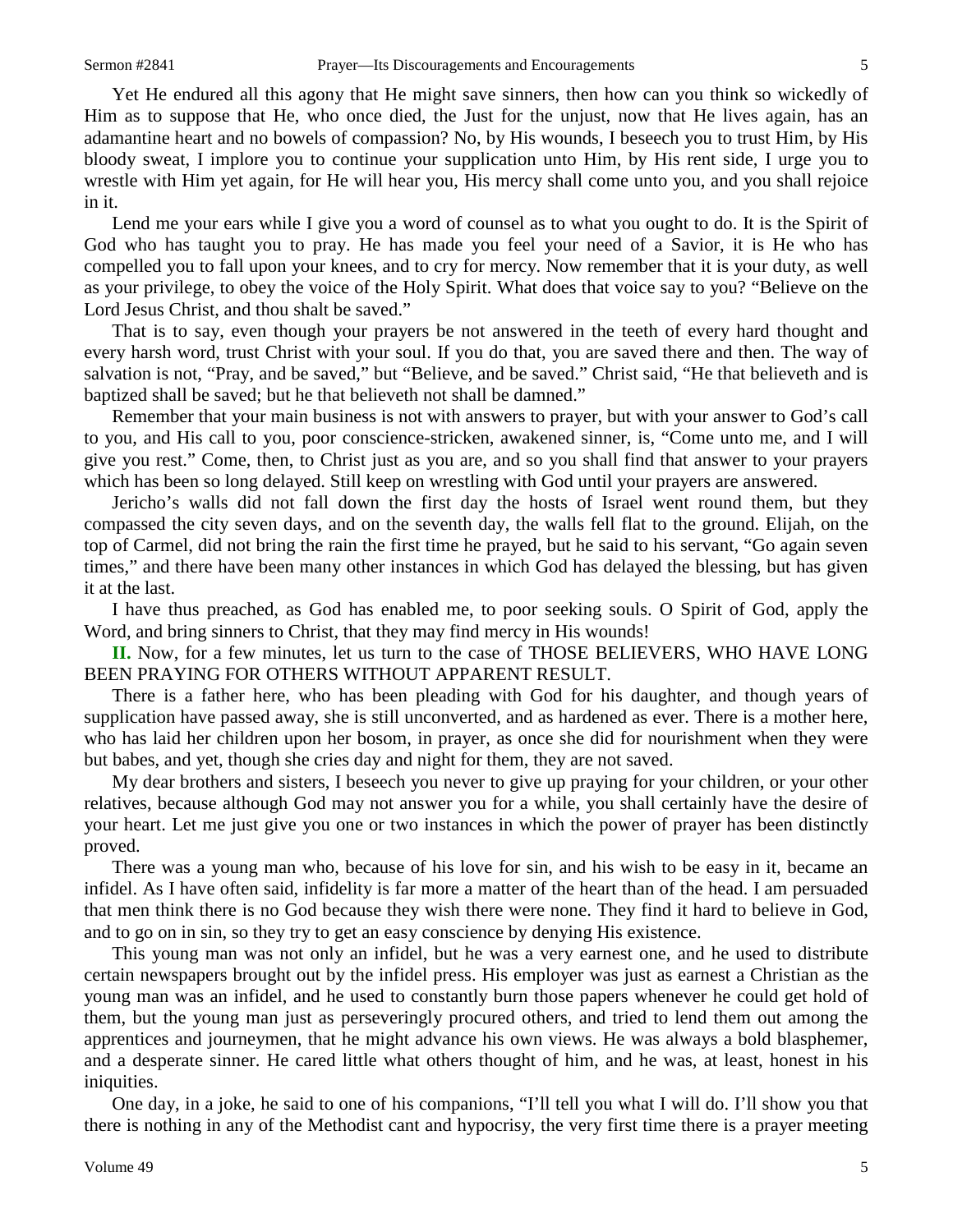at such and such a chapel, I'll go and offer myself to the minister to be prayed for by the members, and I shall get some fun out of them." He went, and with all the impudence and coolness possible, told the minister that he was a poor troubled soul, who wished to find peace, and that he would be very glad if the brethren would pray for him.

He did not know what he was doing, for whether it was that the very deed awoke his slumbering conscience, or whether the Spirit of God was pleased to show the sovereignty of His grace at that moment, I cannot tell, but as soon as one or two humble individuals had prayed for this young man, with tears in their eyes, he was down on his knees with tears in his own eyes, praying for himself.

Nay, not only did he pray then, but he never ceased to pray, and he is praying still, for he could not live without prayer. He found it no matter of fun, after all, he intended to tempt God, and to vex His people, but in that very act of sin he was arrested and converted. Do you think, then, if prayer only asked for in sport prevailed with God, that He will not hear your earnest cries for your own offspring! O Christians, be fervent in your supplications, for God will surely hear you, and your children shall be saved!

Another instance. There lived, in the village of Berwick St. John, in Wiltshire, a godly woman who had an ungodly husband. He not only hated good things, but he hated her for her goodness, for he turned her out of doors, on a Sabbath night, because she had gone to the meeting house. She, like a prudent woman, never told her neighbors, but walked the fields alone that she might not be noticed by others, and that her husband's shame might not be discovered.

She was sometimes driven to the greatest straits, and to a sadness which seemed as if it would bring her to a premature grave. She resolved to pray for her husband, one hour a day, for a year. She did so, and at the end of the year, he was as bad as before, if not worse. Then she thought she would try another six months, her faith was weak, and she was going to give her husband up then if her prayers were not heard. This was wrong, for we must not limit the Holy One of Israel.

But it so happened that, ere the six months were over, her husband came home once, in the middle of the day, looking dejected and downcast. Like a true and tender wife, she asked what was the matter with him, but he could not tell her. He went upstairs, he did not want his dinner, and he did not return to his work that afternoon, for God was at work with him. When his wife got him to speak, he said, "O wife, I can't pray!" "Do you want to pray?" she asked, and he replied, "Oh, I must pray! I do not know how it was, but about twelve o'clock today, such a strange feeling came over me. I feel that I am a lost man, for I cannot pray, will you pray for me?"

You may guess what her feelings were when asked by that obdurate wretch to pray for him. She did pray, then they prayed together, and their united prayers were answered. The next Sabbath they were both in God's house, and in a few more Sabbaths, they were side by side at the Lord's table. The godly woman's prayers were heard at last, and God again proved that He has not said to the seed of Jacob, "Seek ye me in vain."

Yet another instance. There was a captain, whose name I will not give in full just now, I will call him Mitchell, for that will suffice. This captain was a godly man, and he once went to sea, leaving his wife at home expecting soon to give birth to their firstborn child. While he was at sea, one day, a time of deep solemnity came over him, in the course of which he penned a prayer. This prayer was for his wife and for his yet unborn child. He put the prayer into the oak chest in which he kept his papers. He never came home again, for he died at sea.

His chest was brought home to his wife, she did not open it to look at his papers, but she thought they might be of use to her son when he grew up. That son lived, and at the age of sixteen, he joined a regiment at Boston. In that regiment, he became exceedingly debauched, profane, blasphemous, and sinful in every way.

At the age of fifty-four, while he was living in sin with a wicked woman, it struck him that he would like to look through the contents of the old chest which his father had left. He opened it, and at the bottom, found, tied up with red tape, a paper, on the outside of which was written, "The prayer of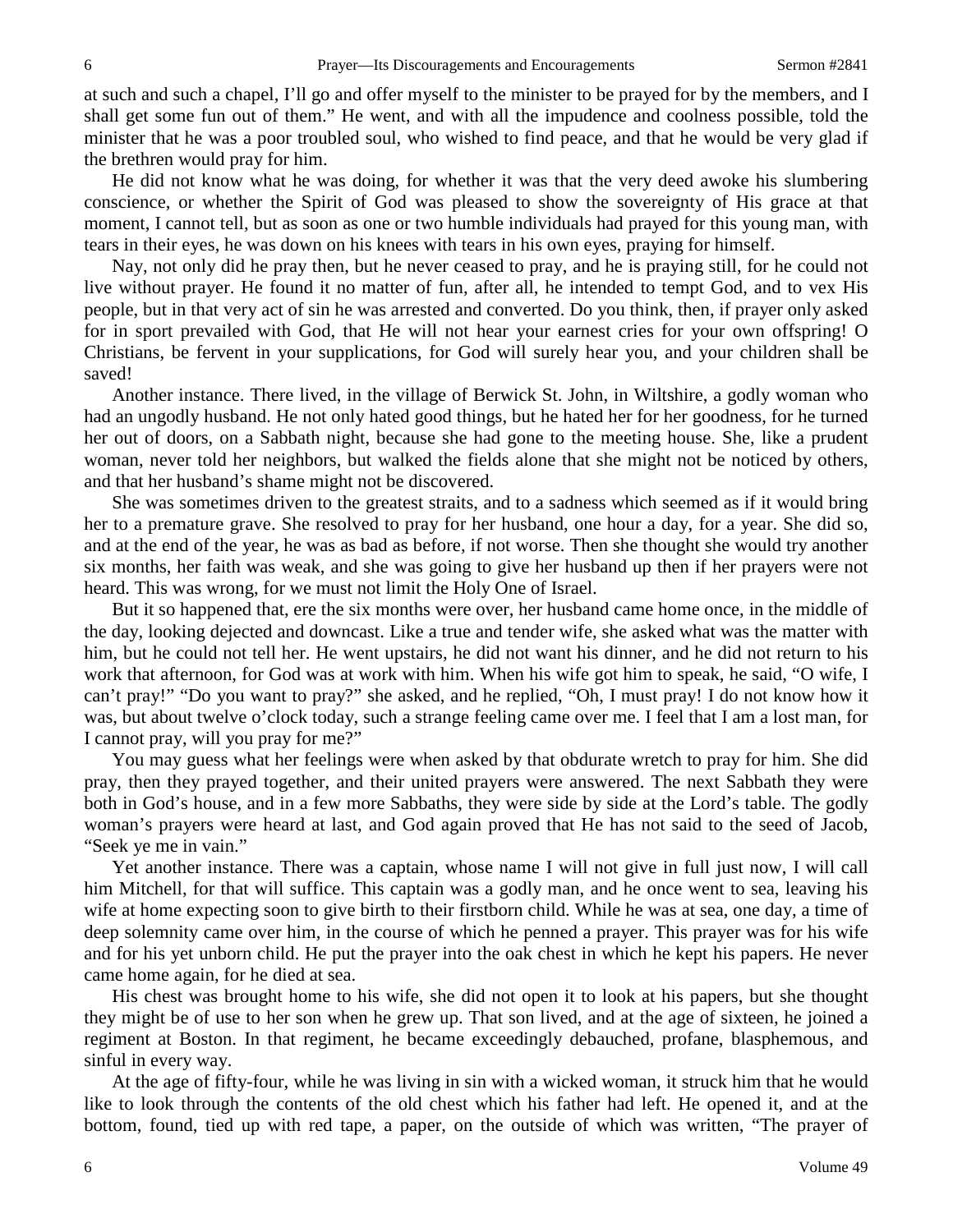Mitchell K for his wife and child." He opened it and read it, it was a most fervent plea with God that the man's wife and child might belong to Christ, written fifty-four years back, and before that child was born. He shut it up, and put it where it was before, and said that he would not look into "that cursed old chest" again.

But that did not matter, for the prayer had got into his heart, and he could not lock his heart up in that chest. He became thoroughly miserable and the wretched woman, with whom he lived, asked him what was the matter with him. He told her what he had read in that paper, and she said she hoped he would not become a hypocrite. All the jokes and frivolities of his companions could not take out the dart which God had sent into his heart, and before long, by true repentance and by living faith, that man was in Christ a saved soul, married honorably to the woman with whom he had lived in sin, and walking in uprightness, serving his father's God as the result of a prayer which had lain in an old chest for fifty-four years, but which God's eye had seen all the while, and which, at last, He had answered when the set time had come.

Be of good courage, all you who are pleading for your children, for God will yet answer your supplications. As one of the old divines says, "Prayer is the rope which hangs down on earth, and there is a bell in heaven which it rings and which God hears." Pull that rope again tonight, praying father and mother. Make the great bell in heaven ring again and again, and let its notes be, "Save my children, save my husband, save my wife, save my brother, let my sister live before Thee." Your prayers shall be heard, and God shall yet grant your requests. The instances I have given you are authenticated, and I could give you more which have come under my own notice, but time fails and I have said enough upon that matter.

Let me just preach the Gospel at the close plainly and simply, and then I have done. The Gospel is this—Jesus Christ, of the seed of David, was born of the Virgin Mary, was crucified, dead and buried, the third day He rose again from the dead, and ascended into heaven. He came into the world to die for sinners, He hung upon the cross and bled for sinners. All that He died for will be saved, He died for sinners, and sinners will be saved. Your only question is, are you in the true Scriptural sense of the term a confessed and acknowledged sinner? If so, Jesus died for you.

On my doorstep the other night, when I reached home after preaching, stood a man. I asked him what he wanted, and he fell on his knees and cried, "I want to know what I must do to be saved." I thought the man was mad to be there at that time of night on such an errand, but he cried out concerning his sin, told me I did not know his guilt, that he had been near committing suicide, and that he dared not go home to rest till he was told the way of salvation. "Well," I said, "I will tell you," but I could not make it plain to his poor darkened understanding until I told him a story which I have often told concerning an event which happened to me some time ago.

One evening when sitting to see inquirers, there came an Irishman upstairs. "Well, Pat," I said. "How's your riverence?" said he. "Don't call me reverence," I said, "because I am no reverence at all, but how is it you have not gone to your priest?" Said he, "I have come here to ask you a question, and if you can answer it, that will do." "Well, what is the question?" "Why, you said last Sunday, that God would forgive sin, what I want to know is how that can be, for I have been such a great sinner that if He doesn't punish me, He ought."

Well, I thought I had got a sinner to deal with, and one who spoke from his heart what he felt. I said, "God pardons sinners for the sake of Jesus. But he replied, "I do not know what you mean." I told him that Jesus Christ died, and that for the sake of that, God pardoned sinners. Still he could not comprehend, and he said, "I want to know how God can be just, He ought to punish sin, and yet He does not, how can that be?" "Well," said I, "suppose you had been committing a murder, and the judge were to say you must be hanged." "I should deserve it," said he. "Well, how is Pat to be got off, and yet the sentence to be carried out?" "Faith!" says he, "that's what I don't exactly see."

"Well," I continued, "suppose I go to the Queen and say, 'Please, your Majesty, I am very fond of this poor Irishman, I admit he ought to be hanged, but I want him to live, will you be so good as to have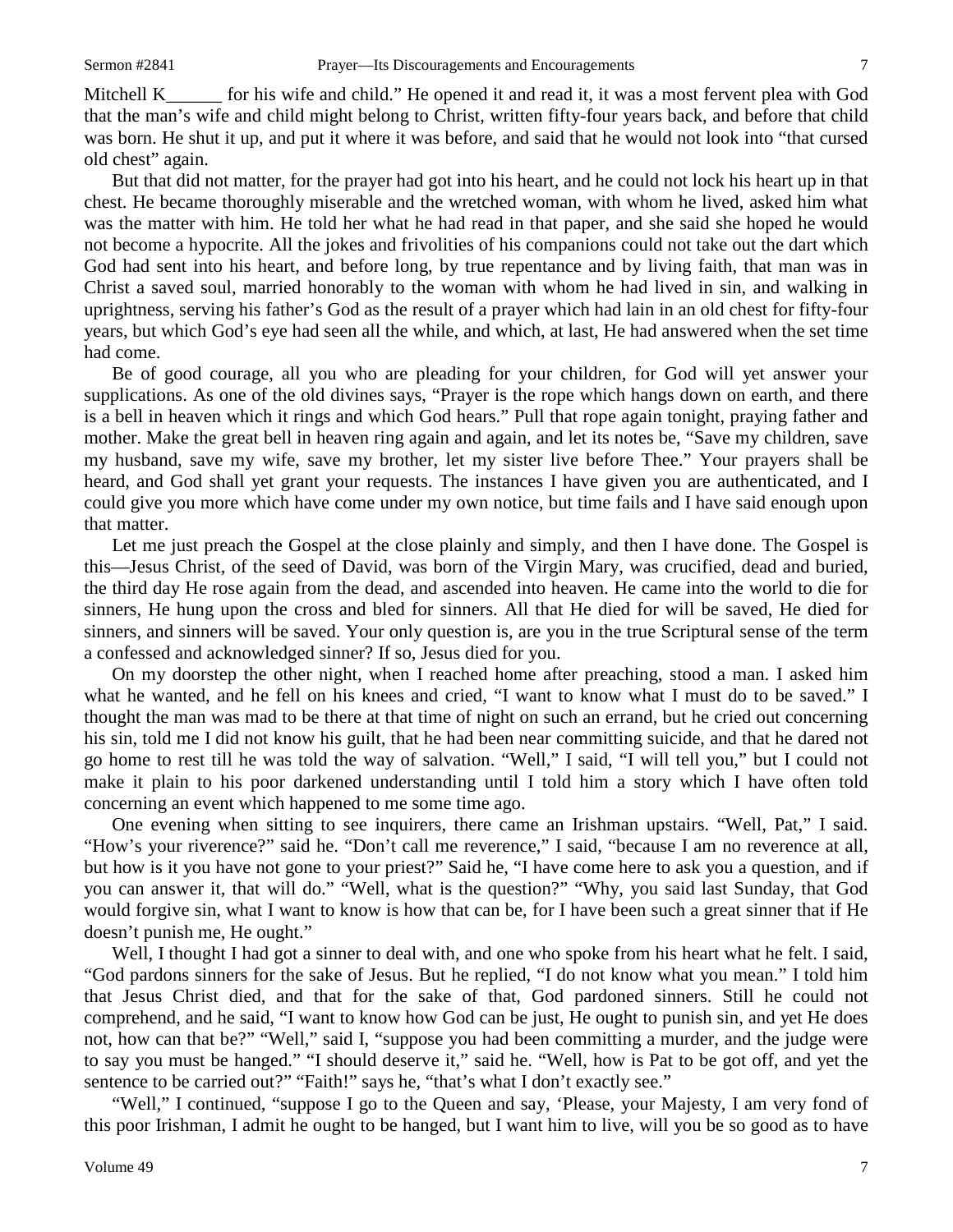me hanged instead?" "Well, she couldn't say, 'Yes,' Pat, but suppose she did, and suppose I went to prison and were hanged instead of you, the murderer, would the Queen be unjust in letting you go afterwards?" "Faith!" says he, "I shouldn't ask that, how could she meddle with me afterwards? because I should say a gentleman was hung for me, and sure enough I was free. But," he added, "I don't see what that has to do with the matter."

"Why just this," said I—"Jesus Christ loved sinners so much that rather than they should perish He was content to die Himself instead of them, and now, since Christ died for sinners, can you not see how God can be just in letting sinners go free?" "Oh, yes," says he, "I see it now, but then how am I to know that Christ died for me, so that I cannot be punished? You say there are some people that Christ died for, so that God could not punish them, then how am I to know whether I belong to them?"

"Why, by this—are you a sinner? Because if you are—not in the matter of compliment, but if you are really so, and feel it, then Christ died in your stead, and you cannot die because God will never enforce the sentence twice, He will not ask payment first at the bleeding Surety's hands and then at ours." I think I see that man putting his hands together, and saying, "There! That's Bible, I know that's true, that must be true, no man could have made that up, that's wonderful, I know it's God's Bible, for it just fits me, I am a poor sinner, and God has pardoned me." And he went on his way rejoicing.

Now, doesn't that fit you too? What would you give tonight if you could believe that Jesus Christ was punished instead of you, so that all your sins shall never be mentioned anymore, but all be forgiven because God punished Christ Jesus instead of you? I repeat, the only way you can tell is by answering this question—Are you a sinner? "Well, we are all sinners," says one. No, no, you are all sinners, but you are not all the sort of sinners that I mean.

Some people say they are sinners, but they don't mean it. They are like the beggars in London apparently full of sores. Many a man we see in the streets with his leg tied up, and seeming desperately lame, will take off the bandage when he gets to his lodging house, and will dance before he goes to bed at night. Another man standing against the wall says he is stone blind, but he will see to count his money when he gets home after begging all day. There are plenty of people of that sort.

Now, if I invited the lame and the blind, do you think I should receive those who were only shamming? No, I would only have those who were really lame and blind. So Christ died only for those who are real sinners.

#### **EXPOSITION BY C. H. SPURGEON**

### *EPHESIANS 2*

**Verse 1.** *And you hath he quickened,—*

Is it so? Can anyone lay his hand on your shoulder, and say right into your ear, "You hath he quickened"? If so, why this deadness of spirit? Why this worldliness? Why these wanderings? "You hath he quickened,"—

**1-2.** *Who were dead in trespasses and sins; wherein in time past ye walked according to the course of this world,—*

You were dead to all that was good, but you were alive enough to that which was evil. It seems, from this passage, that dead men walk, yet not in the way of God, but "according to the course of this world,"—

**2-3.** *According to the prince of the power of the air, the spirit that now worketh in the children of disobedience: among whom also we all had our conversation in times past in the lusts of our flesh, fulfilling the desires of the flesh and of the mind; and were by nature the children of wrath, even as others.*

We were not in the least better, by nature, than the very worst of men, and if we were any better in practice, it was only because we were restrained by providence and by grace from going into gross sin as